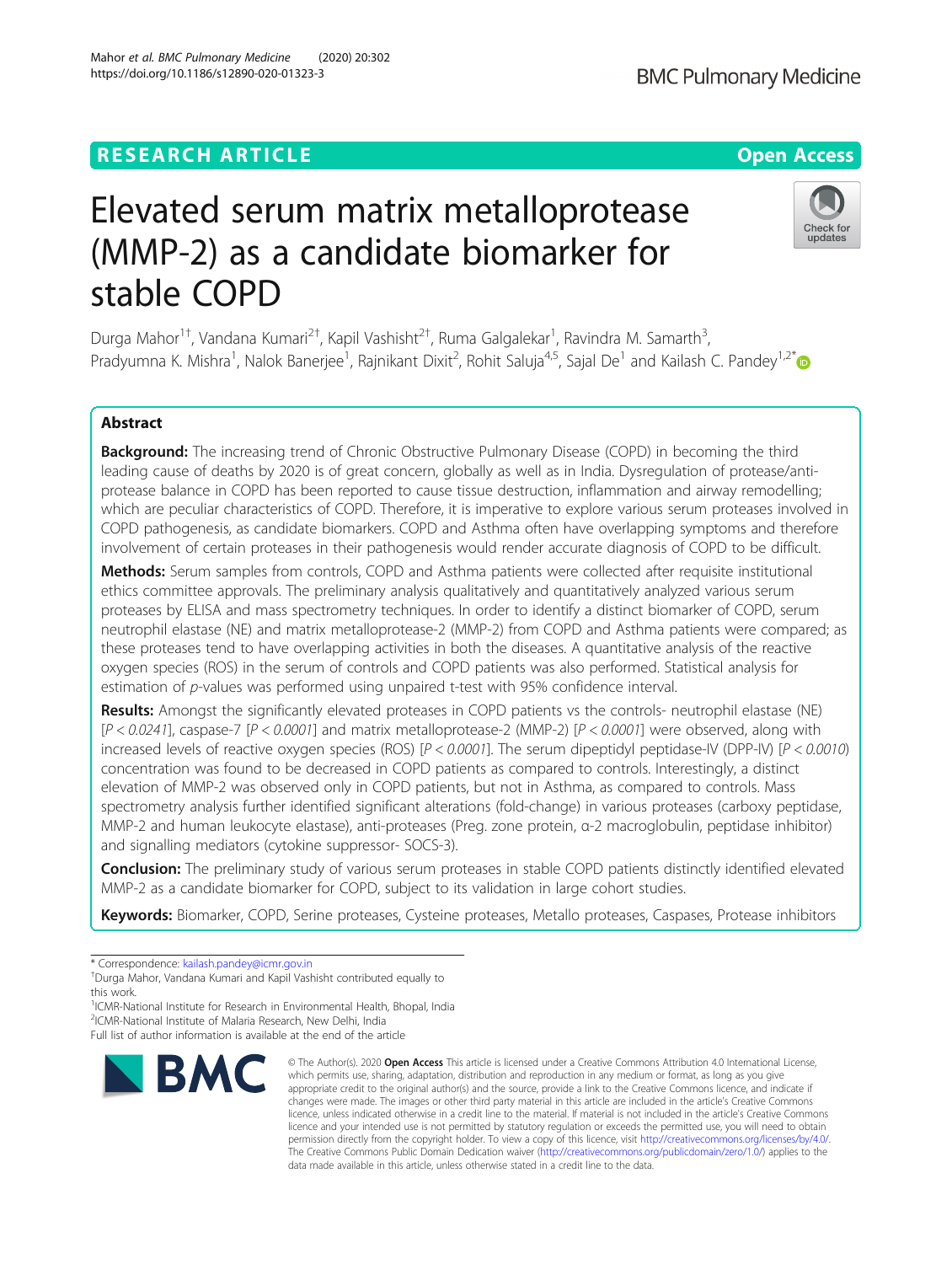## Background

Chronic obstructive pulmonary disease (COPD) is a common, preventable & treatable disease, characterized by the irreversible & progressive airflow obstruction in the lungs, usually due to the exposure to noxious particles or gases. COPD is the most significant chronic respiratory disease with high mortality rates, globally, as well as in India. Approximately, 55.3 million cases of COPD were reported in 2016 from India, with an increase in prevalence from  $\sim 3.3\%$  (1990) to  $\sim 4.2\%$  (2016, 1). COPD has been estimated to be responsible for 75.6% disability-adjusted life-years (DALYs) of all the chronic respiratory diseases in the Indian context  $[1]$  $[1]$ . Globally, COPD has been projected to be the third leading cause of deaths by 2020 (GOLD report, 2019), with inevitable increase in future due to the aging population and continued exposure to the COPD risk factors (air pollution, tobacco smoke etc.). Tobacco smoke is the most common risk factor for COPD, in addition to the other factors such as indoor air pollution, occupational exposures, host genetic factors, age & sex, lung growth & development and socioeconomic status [\[2](#page-7-0)].

In molecular context, COPD pathogenesis is reminiscent of tissue destruction factors, inflammation, airway remodelling and the accompanying pathways/mediators [[3\]](#page-7-0). The characteristic emphysema in COPD could be attributed to the dysreguatlion of the protease/anti-protease balance [\[4](#page-7-0), [5\]](#page-7-0). Various classes of proteases (serine, cysteine and metallo proteases) have previously been reported in the pathogenesis of COPD [\[4](#page-7-0)]. Notably, the serine protease- neutrophil elastase (NE) has been shown to play a crucial role in the destruction of alveolar tissue and development of emphysema [[6\]](#page-7-0). Precise regulation of NE activity is regulated by its inhibitor-A1AT ( $\alpha$ -1 antitrypsin) [[7\]](#page-7-0) and its genetic deficiency (A1AT) has been reported to predispose an individual to early onset of emphysema [\[8](#page-7-0)]. Another serine exopeptidase- dipeptidyl peptidase-IV (DPP-IV) is crucial in regulating the inflammatory responses in the lungs by antagonising various inflammatory cytokines. Hence, a significant decrease in DPP-IV levels in COPD patients has been concluded as a good serological marker of COPD [[9\]](#page-7-0). The role of cysteine proteases in the pathogensis of COPD has been established through destruction of alveolar epithelial and endothelial cells via proteolytic activities of caspases- [3/8/9] [\[10](#page-7-0)]. Degradation of the extracellular matrix is a characteristic feature of COPD, causing emphysema, which is accomp; lished by various matrix metalloproteinases (MMPs)- [9/ 12/13] [\[11](#page-7-0)–[15\]](#page-7-0).

In this preliminary study, we set out to explore various serum proteases involved in the pathogeneis sof COPD. The goal of the study was to evaluate serum protease, as candidate serological biomarkers for stable COPD. We performed qualitative and quantitative measurements of various serum proteases in stable COPD patients and controls. Selected protease with overlapping activities in Asthma were also compared for any distinctive elevation. Further, proteome analysis via mas spectrometry of the sera from stable COPD pateints and control was also attempted.

## Methods

## Sample collection

The inclusion criteria for stable COPD patients wassymptoms (dyspnoea, chronic cough/sputum); exposure to risk factors such as smoking; ratio  $(FEV_1:FVC) < 0.7$ in the spirometry test and no exacerbation during the last 3 months. COPD patients with active pulmonary tuberculosis, heart diseases, kidney diseases and cancer were excluded from the study, which could interfere with the expression profile of various serum proteases. 10 asthmatic patients were enrolled in this study by following the Global Initiative for Asthma (GINA) 2018 guidelines. Written informed consent was obtained from all the patients before sample collection. 3 ml of venous blood was collected from  $(n = 35)$  COPD patients and  $(n = 15)$  controls under aseptic conditions. The blood samples were allowed to clot by leaving it undisturbed at room temperature and centrifuged at 2000×g for 1 min.; serum was collected, aliquoted and stored at − 80 °C till further use. For comparative analysis of specific proteases, a total of  $(n = 10)$  asthmatic patients were also enrolled in this study by following the Global Initiative for Asthma (GINA) 2018 guidelines.

## Qualitative measurement of serum NE, DPP-IV, caspases and MMPs

Direct-Enzyme-Linked Immunosorbent Assay (ELISA) was performed to measure the serum proteases- (NE, DPP-IV, caspases-  $[3 \& 7]$  and MMP-  $[2 \& 9]$ ; in different COPD patients and the controls. The sera samples were diluted (1:100) in 1X PBS and coated in 96-well plates; incubated overnight at 4 °C. After coating of the antigen, well contents were aspirated and blocking buffer (0.5% BSA in 1X PBS) was added to each well, followed by incubation for 2 h at 25 °C. Primary antibodies [antielastase (1:1000); anti-caspase- [3 & 7] (1:2000)] and anti-MMP- [2 & 9] (11000)], were added and incubated for 2 h. at room temperature. After primary antibody incubation, the plates were thoroughly washed with wash buffer (0.05% Tween-20 in 1X PBS) and secondary antibody- anti-mice HRP (13000) (Santa Cruz Biotechnology) was added and plates were again washed (three times) and the peroxidase substrate solution (o-Phenylenediamine dihydrochloride (OPD)) in sodium citrate,  $pH - 5.0 + H<sub>2</sub>O<sub>2</sub>$  was added. As the peroxidase reacted with the OPD, a dark yellow product was formed; the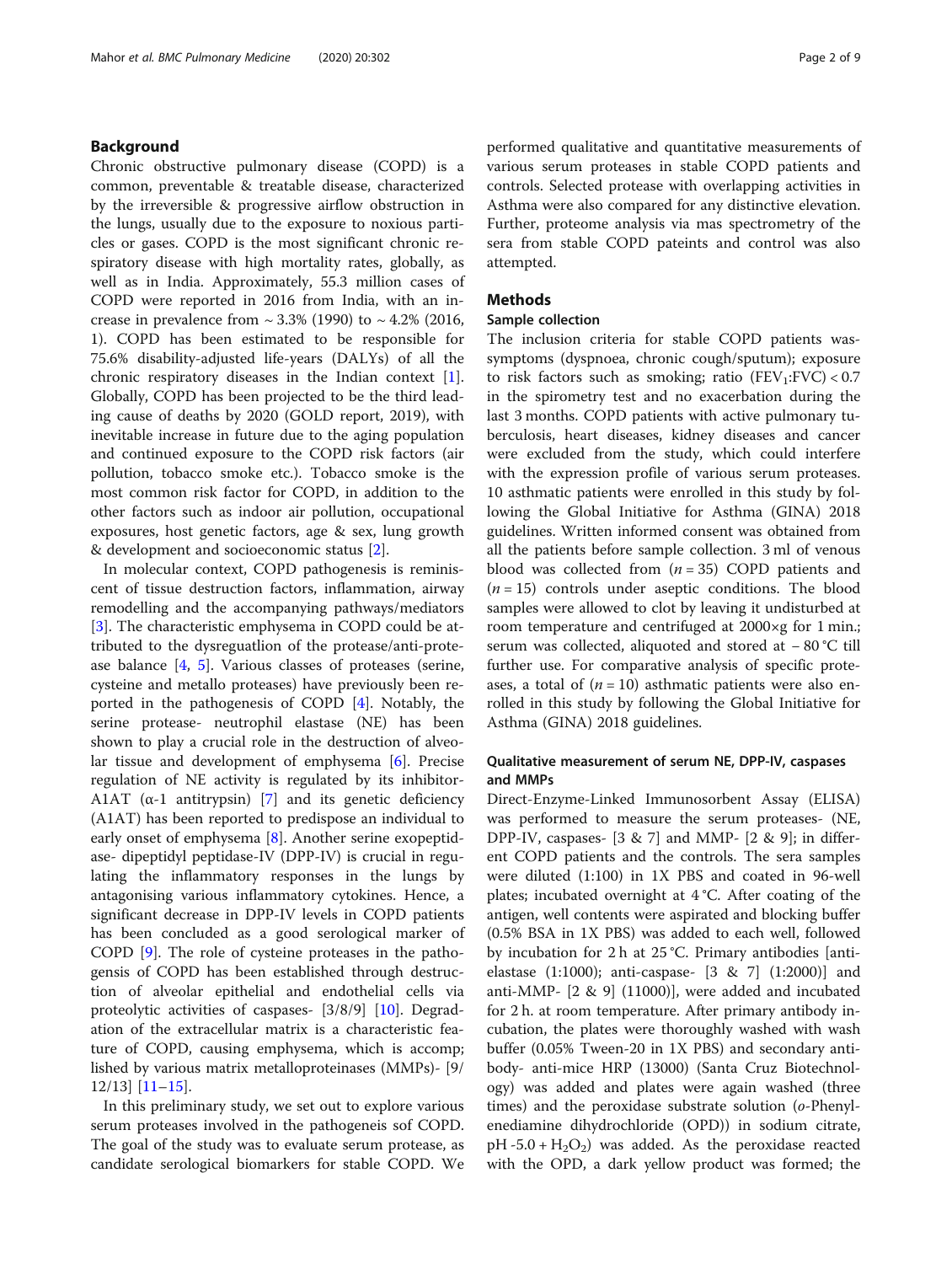intensity of the yellow colour was proportional to the amount of tested antigens in the sera samples. Stop solution was added to terminate the reaction followed by 30 min incubation and absorbance was recorded at 405 nm by using an ELISA plate reader.

## Fluorometric assays for human Caspase-3/7 activity

The activity of human caspases-3/7 in COPD patients and the controls sera were assessed by measuring the cleavage of a fluorogenic substrate [Z-DEVD-AMC] at excitation and emission wavelengths of 355 nm & 460 nm, respectively. Assay was performed using HEPES buffer (50 mM HEPES pH 7.5, 150 mM NaCl & 5 mM DTT). Purified recombinant human caspase-[3 & 7] were used as controls. All reactions were performed in duplicate and data was analysed using Graphpad Prism 5.0.

### Recombinant expression and purification of MMP-2

The recombinant construct of MMP-2 was gifted by Raquel Gerlach, University of Sao Paulo, Ribeirao Preto, SP, Brazil and expressed as per the protocol described earlier [[16\]](#page-7-0). Briefly, the recombinant construct was transformed into BL21(DE3)/pLysS E. coli cells. Single colonies were grown in LB media containing 100 μg/mL ampicillin and 34 μg/mL chloramphenicol and 20% glucose. The culture was allowed to grow overnight at 37 °C with shaking at 180 rpm. Further, secondary culture (500 ml) was inoculated with 1% of overnight grown culture, with appropriate antibiotics and grown at 37 °C until an OD 600 of 0.5–0.7 was reached. The secondary was induced with 0.5–1 mM IPTG and allowed to grow further for  $18 h$  at  $18^0$  C. Cells were then harvested and resuspended into the phosphate buffer for lysis by sonication followed by centrifugation at 14000 RPM at 4 °C for 15–20 min. The supernatant was collected and purified by NI-NTA affinity chromatography using imidazole gradient. The purified fractions of protein was analysed by SDS-PAGE.

## Quantitative estimation of DPP-IV, NE and MMP-2 in COPD patients and controls

The quantiation of DPP-IV was performed using DPP-IV human ELISA kit (Thermo Fisher Scientific), as per the manufacturer's protocol. To estimate the concentration of serum NE and MMP-2 in COPD patients and the controls, recombinant NE and MMP-2 (1 mg/ml stock) were coated in 96-well plates with a range of (1.25–800 μg) protein per well. Direct ELISA was performed to generate a standard curve for the above proteins. The respective proteins were estimated by standard curves.

## Measurement of free radicals

Intracellular reactive oxygen species (ROS levels) was measured in COPD patients and the controls sera. The sera samples were diluted (1:100) in 1X PBS followed by incubation with a cell-permeant dye [1X of H2DCFDA (dichloro-dihydrofluorescein diacetate) (Sigma)] for 30 min. in a 96-well plate. Fluorometric measurements (excitation at 510 nm and emission at 530 nm) were performed in duplicate, and the results were expressed as the mean fluorescence intensity.

## Mass spectrometry analysis of COPD patients and controls

Proteomics analysis of stable COPD patients and control sera samples was peformed by resolving diluted sera samples (1:20) in 15% SDS-PAGE (20 × 18.3 cm). Protein bands with different expression were selected from SDS-PAGE and preserved for identifying the protein sequence identity. Mass spectrometry was performed at Central Instrumental facility (CIF) South campus, University of Delhi, India.

## Results

## Neutrophil elastase and DPP-IV (serine proteases)

NE has been repeatedly implicated in the pathogenesis of COPD due to its potential role in the development of emphysema by degrading the extracellular matrix in the lungs [\[17\]](#page-7-0). Elevated NE in sputum of Asthma patients and its role in hypersecretion from goblet cells, have been reported in previous studies [[18,](#page-8-0) [19\]](#page-8-0). Asthma is another impotant inflammatory respiratory disease and its symptoms often overlap with COPD such as coughing, wheezing and shortness of breath. Therefore, any specific biomarker for COPD should be able to differentiate Asthma from COPD. In this study, we performed qualitative analysis of serum NE from equal number of subjects from three groups- controls, COPD and Asthma patients. The qualitative analysis revealed a less profound difference between serum NE from controls and COPD patients  $[p-0.0241; 95\% \text{ CI}]$  as compared to a significant elevation in serum NE between controls and Asthma patients  $[p = 0.0002; 95\% \text{ CI}]$  (Fig. [1\)](#page-3-0). Further, the quantitative analysis of serum NE in COPD patients estimated average concentration of  $(0.21 \pm 0.018 \,\mu\text{g/ml})$ as compared to controls  $(0.047 ± 0.014 μg/ml)$ , represented in Table [1.](#page-3-0)

DPP-IV or CD26 is antoher serine exopeptidase, which has recently been reported to have significantly lower concentration in COPD patients [[9\]](#page-7-0). The decreased activity of the soluble DPP-IV has been shown to be an indicator of COPD [[20](#page-8-0)]. However, a less profound decrease in serum concentration of DPP-IV in COPD patients as compared to the controls  $[p = 0.0010; 95\%]$ CI] (Fig. [2](#page-4-0)) was observed in our study. Quantitative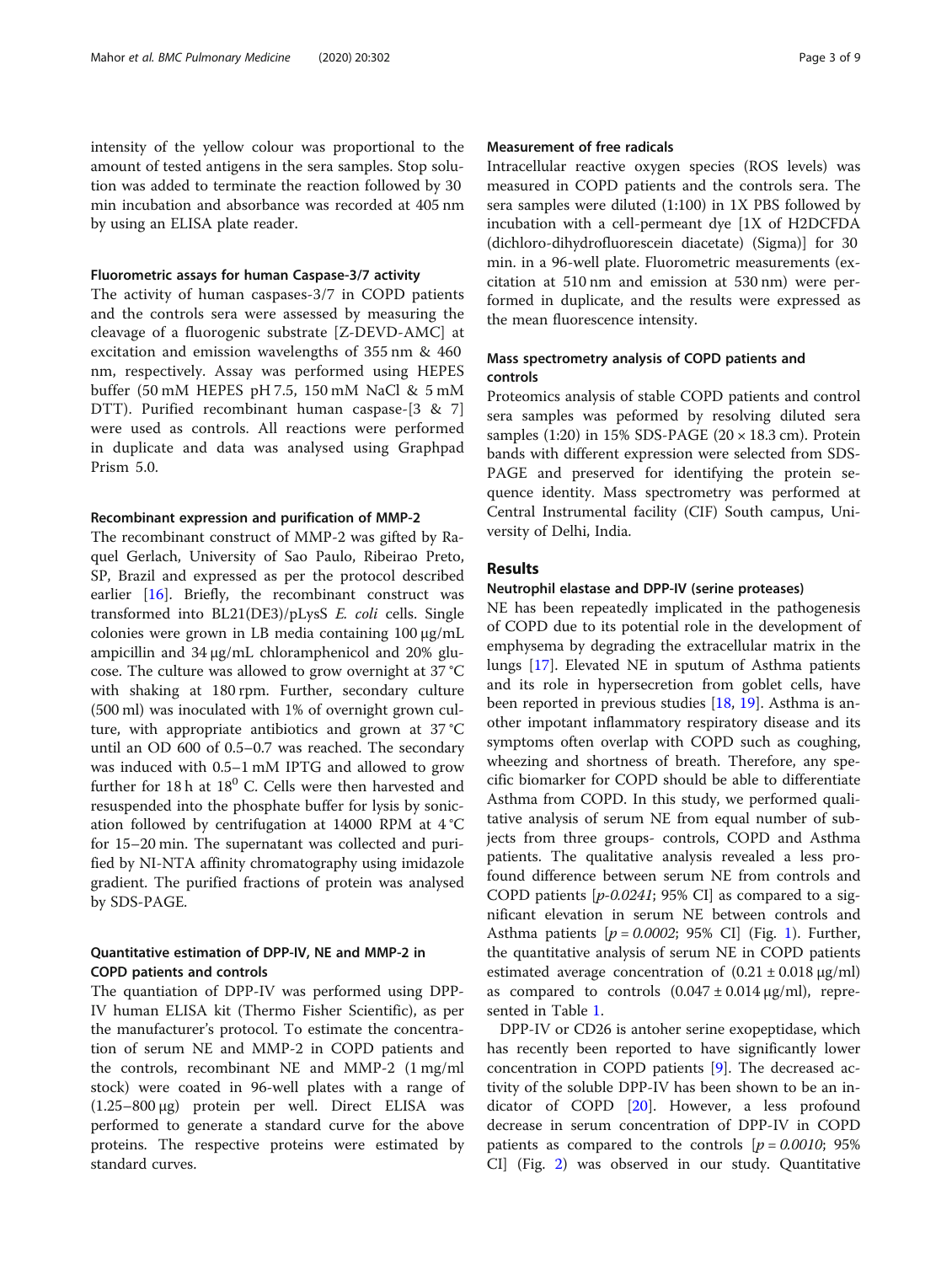<span id="page-3-0"></span>

analysis estimated a range of (1200–1800 ng/ml) in controls group as compared to COPD patients (900–1100 ng/ml).

## Caspases- [3 & 7] (cysteine proteases)

Different caspases have been shown to be the mediators of apoptotic processes in COPD, with probable activation by the extracellular signals or intrinsic pathways (mitochondrial and endoplasmic reticulum) [\[10\]](#page-7-0). An approximate 3-fold higher caspase- 3/7 activity was observed in COPD patients vs controls  $[p < 0.0001; 95\%]$ CI] (Fig. [3](#page-4-0)a). Further, the qualitative analysis of caspase- [3&7] in the sera samples of controls and COPD patients was performed. The serum caspase-3 was not found to be significantly different in COPD patients vs controls  $[p = 0.04; 95\% \text{ CI}]$  (Fig. [3b](#page-4-0)). However, a significant elevation in serum caspase-7 was observed in CODP patients as compared to controls  $[p < 0.0001; 95\% \text{ CI}]$  (Fig. [3c](#page-4-0)).

#### MMP- [2 & 9] (matrix metalloproteases)

MMPs are the zinc/calcium-dependent endopeptidases that play crucial role in the extracellular matrix remodelling [[21\]](#page-8-0). MMPs are crucial in pathogenesis of both respiratory diseases, COPD and Asthma; therefore, we attempted to assess crucial MMPs, which are distinct for COPD only. In the present study, the qualitative analysis of serum MMP-2 from equal number of subjects from three groups- controls, COPD and Asthma patients, revealed a significant elevation of serum MMP-2 in COPD patients and controls group  $[p < 0.0001; 95\% \text{ CI}]$  (Fig. [4a](#page-5-0)). Previously, the role of MMP-9 has been implicated in various cellular processes such as cellular migration and airway inflammatory responses in COPD [[22\]](#page-8-0) and Asthma [\[23\]](#page-8-0). However, no significant difference in serum MMP-9 was observed in controls and COPD patients  $[p = 0.6; 95\% \text{ CI}]$  (Fig. [4](#page-5-0)b). The quantitative analysis of serum MMP-2 in COPD patients estimated a significant increase with an average concentration of  $(0.71 \pm 0.0647 \,\mu\text{g/ml})$  as compared to the controls  $(0.05 \pm 0.0083 \,\mu\text{g/ml})$  (Table 1).

## Increase in ROS levels in COPD patients

A key characteristic of COPD is the disruption of the oxidant/antioxidant balance due to generation of reactive oxygen species (ROS) from exogenous sources such as cigarette smoke, air pollutants or from endogenous sources viz. neutrophils and macrophages [[24\]](#page-8-0). Therefore, the generation of ROS is a prominent indicator of the inflammatory reactions occurring in COPD. The present study estimated ROS from controls and COPD

**Table 1** Quantitative analysis of serum NE and MMP-2 in COPD patients vs the controls

|               | Neutrophil elastase (µg/ml) | Matrix metalloprotease-2 (µg/ml) |
|---------------|-----------------------------|----------------------------------|
| Controls      | $0.047 + 0.014$             | $0.05 + 0.0083$                  |
| COPD patients | $0.21 \pm 0.018$            | $0.71 \pm 0.0647$                |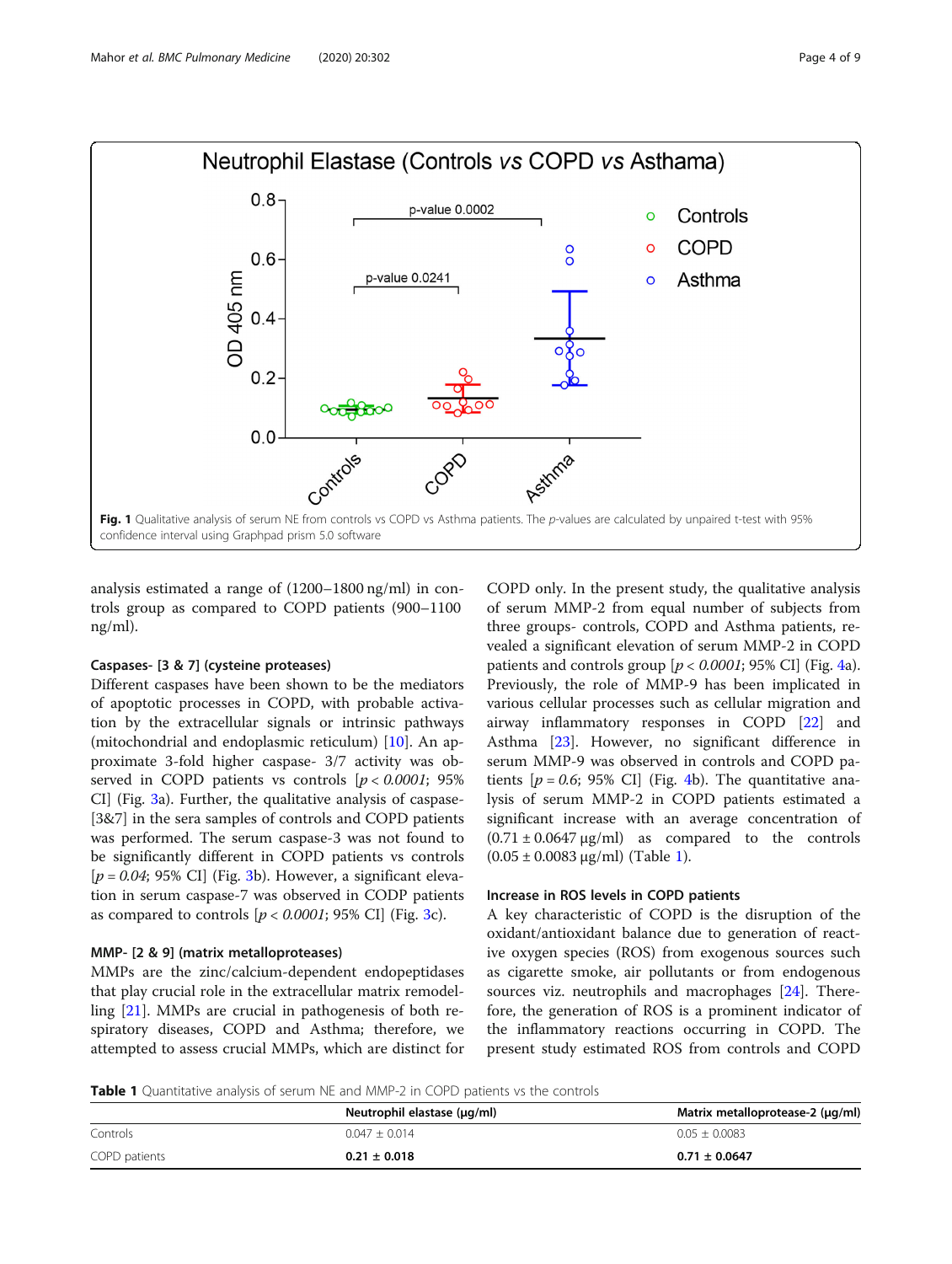<span id="page-4-0"></span>

patients sera; a significantly elevated ROS in COPD patients vs controls indicated towards disruption of oxidant-antioxidanct balance [p < 0.0001; 95% CI] (Fig. [5](#page-5-0)).

## Mass spectrometric analysis of COPD proteome

The mass spectrometric analysis is an extremely sensitive technique and has become a method of choice for analysing the proteome of disease samples vs the controls. Signature proteins can be quickly identified from a relatively small sample volume. After the biochemical analysis of various serum proteases, we performed proteomics analysis of 7 COPD patients and 1 control. The proteomic analysis enabled us to identify differentially expressed proteins in COPD patients. Amongst, the differentially expressed

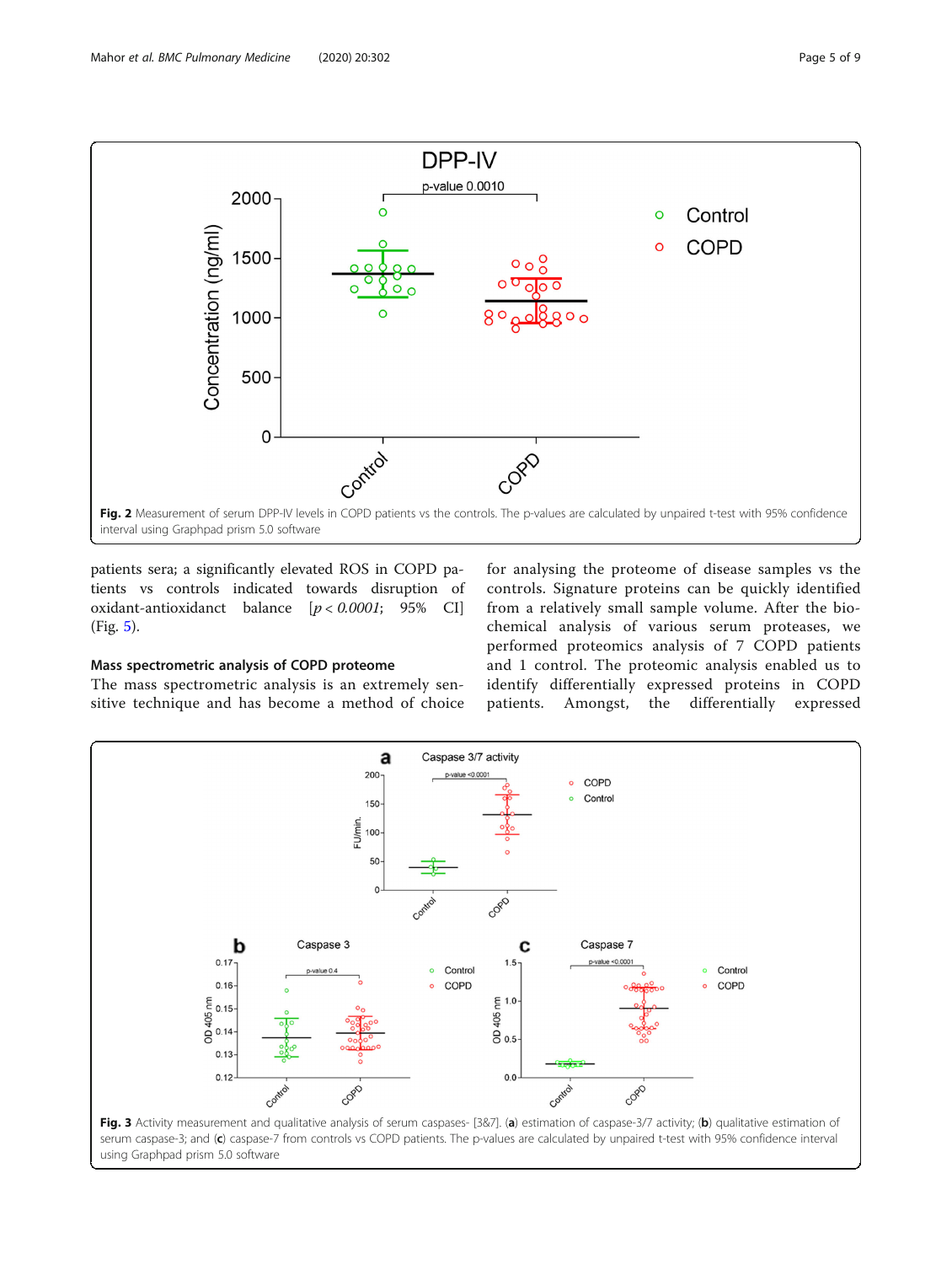<span id="page-5-0"></span>

proteins some of the proteins were in higher orders of expression as compared to the controls and viceversa (Table [2\)](#page-6-0). The major proteins which had a negative fold-change in COPD patients vs the controls were protease inhibitors- Preg. Zone protein, α-2 Macroglobulin (A2MG), Peptidase Inhibitor (PI16). The decreased levels of protease inhibitors strongly point towards an altered protease-antiprotease balance, as higher protease activities correlate well with decreased protease inhibitor concentrations in COPD. Another protein found to have negative fold change was Serotransferrin (TRFE\_Human), which is also an important part of the defense against

oxidative damage and also corroborated with the increased ROS levels in COPD patients. Interestingly, among the proteins with positive fold-change were proteases such as Carboxy peptidase B2 (CBPB2), Matrix Metalloprotease-2 (MMP-2) and Human Leukocyte Elastase (HLE). In our study, the positive fold-change represented the degradative processes as observed in COPD patients. Another protein (cytokine suppressor (SOCS-3)) was also identified with positive fold-change, which has been reported to be involved in the negative regulation of cytokines, correlating well with abrupt cytokine signaling in COPD.

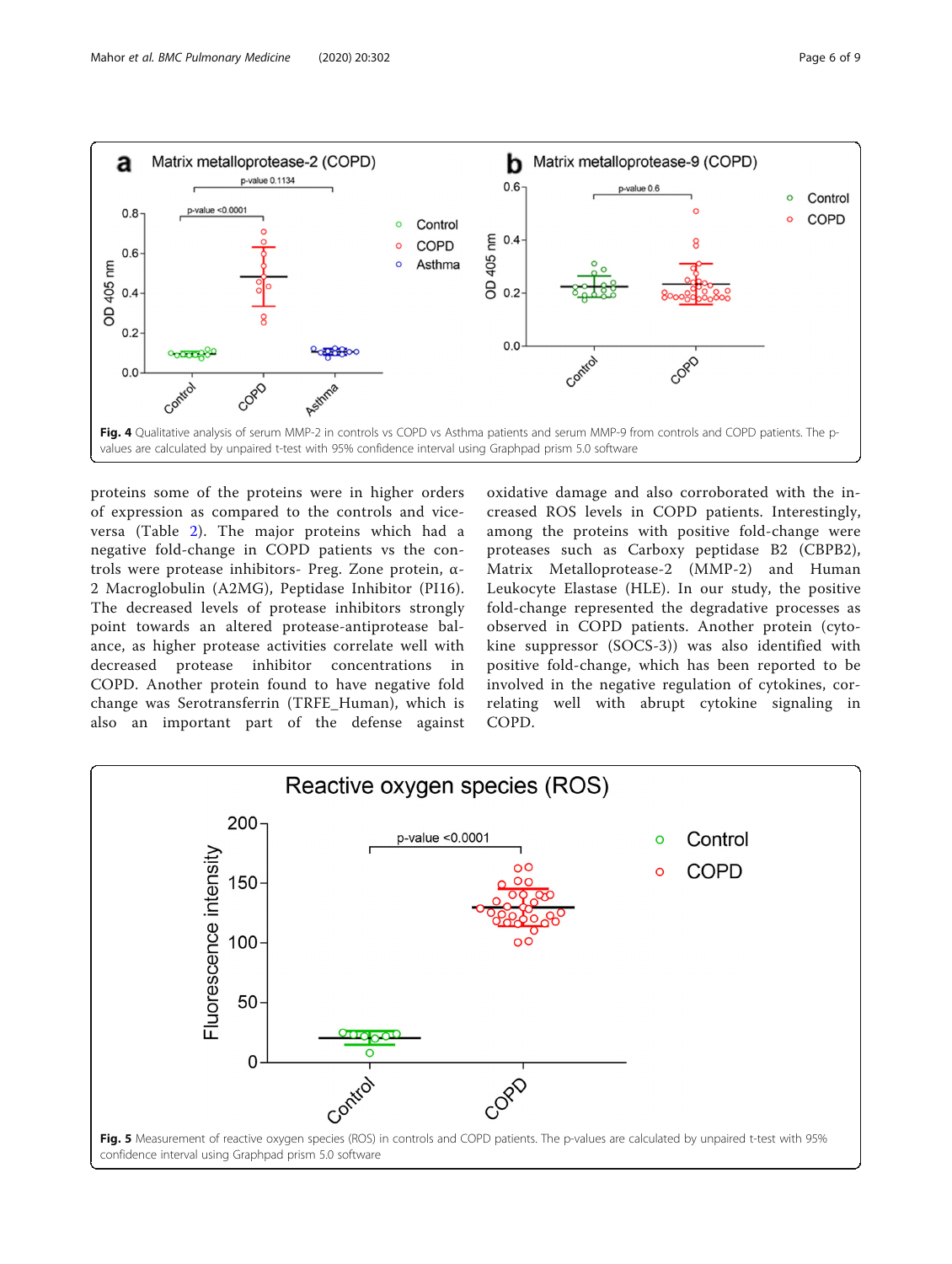<span id="page-6-0"></span>

| S. No.         | Name of the identified proteins          | Fold change | <b>Predicted function</b>                                                                                           |
|----------------|------------------------------------------|-------------|---------------------------------------------------------------------------------------------------------------------|
|                | Preg. Zone Protein (PZP)                 | $-3.6$      | Protease inhibitor, able to inhibit all four classes of proteases                                                   |
| 2              | a-2 Macroglobulin(A2MG)                  | $-2.5$      | Protease inhibitor, able to inhibit all four classes of proteases                                                   |
| 3              | Peptidase Inhibitor (PI16)               | $-2.3$      | Serine Protease Inhibitor                                                                                           |
| $\overline{4}$ | Serotransferrin TRFE Human)              | $-2.0$      | To prevent oxidative damage                                                                                         |
| 5              | Cytokine suppressor (SOCS-3)             | 3.1         | SOCS-3; Suppressor of cytokine signaling. SOCS3 involved in<br>the negative regulation of cytokines.                |
| 6              | Carboxy peptidase B2, (CBPB2)            | 7.4         | Carboxy peptidase (cleave basic amino residues), plays a major<br>role in the breakdown of the extracellular matrix |
| 7              | Matrix Metallo<br>Protease $-2$ (MMP-II) | 2.6         | MMP-2 or Gelatinase A or type IV Collagenase, breakdown<br>extracellular matrix                                     |
| 8              | Human Leukocyte Elastase (HLE)           | 2.8         | Serine Protease that hydrolyzes many proteins in addition to Elastin                                                |

## **Discussion**

COPD is the most common respiratory diseases and is characterized by various degradative processes, remodelling of the extracellular matrix (ECM) and oxidative damage in the lung environment. It is imperative to distinctly identify robust biomarkers for COPD, as many of the symptoms of COPD often overlap with other respiratory diseases such as Asthma. In thi study, we investigated various serum protease, which can be exploited as candidate biomarkers for COPD. Notably, serum NE in COPD have been implicated in multiple studies- altered ratio of serum NE (protease) and α-1 antitrypsin (A1AT) (antiprotease) have been shown to be directly correlated with the disease severity [\[7](#page-7-0)]; in vivo NE activity has been reported as a marker for cross-sectional COPD disease severity [[25\]](#page-8-0). Although serum NE has consistently been argued as a preliminary biomarker of COPD, our study reports elevated serum NE in both the respiratory illnesses (COPD and Asthma). Therefore, questioning the distinctiveness of serum NE as a biomarker for COPD. Suppression of inflammatory responses by DPP-IV has been previously reported in tumor biology by inactivating the neuropeptides, peptide hormones and chemokines. The quantitative analysis of DPP-IV from our study also corroborated the decrease in serum DPP-IV concentrations as an indicator of COPD. Due to the versatile inflammatory responses, resulting in altered DPP-IV activity, its specific role in COPD as a biomarker would be challenging to validate.

Caspase-7 has been termed as an executioner caspase with implications in cell death and proteolysis. It has also been previously reported to be upregulated in case of acute brain tissue injury in rats, suggesting its role in neuronal cell death [[26\]](#page-8-0). It is known that caspase-7 in association with caspase-12 has been linked to the endoplasmic reticulum pathway of apoptosis which is induced via stress, and further activates the effector caspase-3 [\[6](#page-7-0)]. The elevated caspase-7 (executioner

caspase) could be responsible for the induction of inflammatory responses and cell death via apoptosis in COPD. An increased MMP-2 expression in the lung periphery has been reported to be associated with worsened lung function and increased emphysema, thus it is important for lung tissue remodelling and inflammation in COPD [\[27](#page-8-0)]. Corroborating the elevated MMP-2 in COPD, we report a significant increase in MMP-2 expression in COPD patients as compared to controls. The absence of lung tissue remodelling processes in Asthma as compared to COPD, also aligns well with our observation for nonsignificant difference in serum MMP-2 in controls and Asthma patients.

The mass spectrometric analysis of COPD proteome also identified positive fold-change in MMP-2 expression. We speculate that the difference in serum MMP-2 in COPD vs Asthma can be exploited as a differentiating biomarker between Asthma and COPD, along with other respiratory diseases in a larger cohort. The increased ROS in COPD patients is an indication of the elevated protease activities that results in upregulation of the cellular oxidative stress. Moreover, the increased ROS could also be correlated with the altered ionic balance and release of inflammatory cytokines which aid in the severity of the disease.

From the present study, following inferences have been made- 1) Serum NE cannot be used as distinctive biomarker of COPD, as we observed significantly higher serum NE in Asthma also; 2) decrease in DPP-IV could be due to suppression of inflammatory responses and hence does not specifically represent COPD signatures; 3) caspase-7, an executioner caspase which would have been recruited from multiple inflammatory signals, not specifically from COPD; 4) elevated ROS could also be a representation of higher protease activities and hence cannot be sourced alone from COPD and 5) increased MMP-2 expression, validated by ELISA as well as by mass spectrometric analysis, correlates well with emphysema in COPD, as well as in distinguishing Asthma from COPD.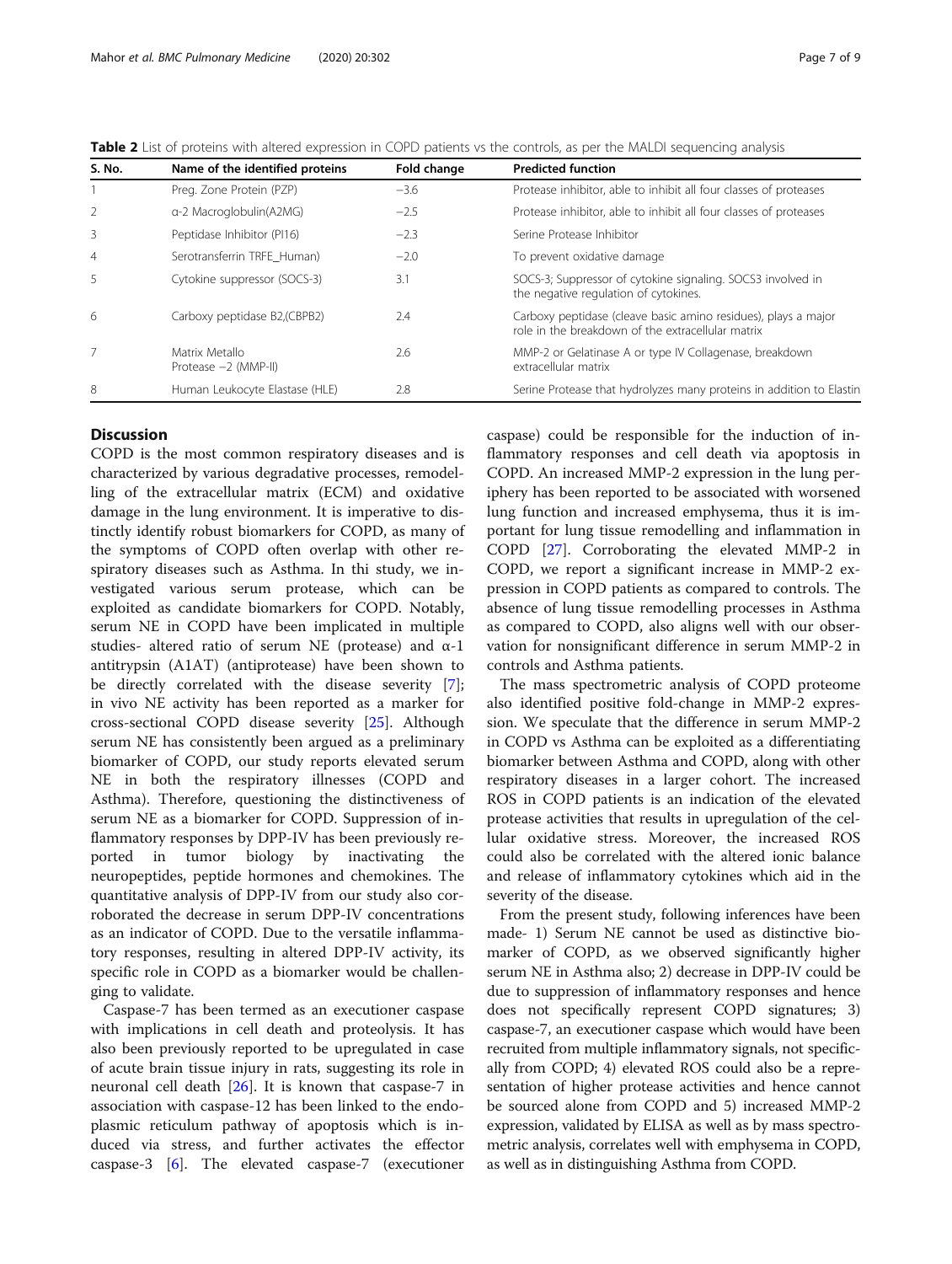## <span id="page-7-0"></span>Conclusions

The dysregulation of proteases and anti-proteases in COPD has been reported previously in various studies. NE has been repeatedly shown to be a biomarker of COPD, but elevation of serum NE in both COPD and Asthma, can limit its specificity as a distinctive biomarker for COPD. Owing to the role of MMP-2 in extracellular remodeling processes in COPD alsone and correlating the increased expression in COPD, we speculate that MMP-2 can serve as distinctive biomarker for stable COPD. Moreover, the elevated serum MMP-2 have also been quantitatively estimated and further validated by the mass spectrometry data. Therefore our study concludes that MMP-2 should be validated as a candidate biomarker for COPD; further subjected to its rigorous validation by conducting large cohort studies.

#### Abbreviations

COPD: Chronic pulmonary obstructive disease; NE: Neutrophil elastase; MMP-2: Matrix metalloprotease-2; MMP-9: Matrix metalloprotese-9; DPP-IV: Dipeptidyl peptidase-IV; ROS: Reactive oxygen species

#### Acknowledgements

Kamini provided technical support for ELISA and biochemical assays; Srikant & Dharmendra provided technical assistance in collections of patient's samples) and Gangandeep performed the spirometry test of COPD patients. We are thankful to Dr. Raquel F. Gerlach (Department of Morphology, Stomatology and Physiology, Dental School of Ribeirao Preto, University of Sao Paulo, Ribeirao Preto, SP, Brazil), for his generous gift of MMP-2 clone.

#### Authors' contributions

Conceived the study: KCP, SD and RS. Sample collection and experimental data generation: RG, NB, DM, VK. Interpretation of data and manuscript writing: KCP, KV, RMS, PKM and RKD. The authors read and approved the final manuscript.

#### Funding

This study was funded by grant no. (65/2/KP/NIREH/2016-NCD-II) from Indian Council of Medical Research, Delhi, India. The funds from the agency were used for hiring of research personnel and to procure consumables for conducting the experiments related to this study. There was no role of the funding agency in the design of the study and collection, analysis and interpretation of data and in writing the manuscript.

#### Availability of data and materials

All the related data is presented in the manuscript. Information related to COPD patients can be obtained from the corresponding author on reasonable request.

#### Ethics approval and consent to participate

The present study was approved by the Institutional Ethics Committee (IEC) of ICMR-National Institute for Research in Environmental Health, India, under the approval no.-NIREH/BPL/IEC-7/2016–17/393. Written informed consent of the participants for this research study were collected at the time of sample collection.

#### Consent for publication

All the authors of the current manuscript give their consent for publication. Written informed consent of the participants for this research study were collected at the time of sample collection.

#### Competing interests

All the authors of the current manuscript declare no conflict of interest.

#### Author details

<sup>1</sup>ICMR-National Institute for Research in Environmental Health, Bhopal, India <sup>2</sup>ICMR-National Institute of Malaria Research, New Delhi, India. <sup>3</sup>Bhopal Memorial Hospital & Research Centre, Bhopal, India. <sup>4</sup>All India Institute of Medical Sciences, Bibinagar, Hyderabad, India. <sup>5</sup>All India Institute of Medical Sciences, Bhopal, India.

## Received: 8 June 2020 Accepted: 21 October 2020 Published online: 16 November 2020

#### References

- 1. Salvi S, Kumar GA, Dhaliwal RS, Paulson K, Agrawal A, Koul PA, et al. The burden of chronic respiratory diseases and their heterogeneity across the states of India: the global burden of disease study 1990–2016. Lancet Glob Heal. 2018;6(12):e1363–74.
- 2. Antuni JD, Barnes PJ. Evaluation of Individuals at Risk for COPD: Beyond the Scope of the Global Initiative for Chronic Obstructive Lung Disease. Chronic Obstr Pulm Dis (Miami, Fla). 2016;3(3):653–67 Available from: [https://www.](https://www.ncbi.nlm.nih.gov/pubmed/28848890) [ncbi.nlm.nih.gov/pubmed/28848890](https://www.ncbi.nlm.nih.gov/pubmed/28848890).
- 3. Ostridge K, Williams N, Kim V, Bennett M, Harden S, Welch L, et al. Relationship between pulmonary matrix metalloproteinases and quantitative CT markers of small airways disease and emphysema in COPD. Thorax. 2016;71(2):126–32.
- 4. Pandey KC, De S, Mishra PK. Role of proteases in chronic obstructive pulmonary disease. Front Pharmacol. 2017;8(AUG):1–9.
- 5. Abboud RT, Vimalanathan S. Pathogenesis of COPD. Part I. the role of protease-antiprotease imbalance in emphysema. Int J Tuberc Lung Dis. 2008;12(4):361–7.
- 6. Dey T, Kalita J, Weldon S, Taggart C. Proteases and their inhibitors in chronic obstructive pulmonary disease. J Clin Med. 2018;7(9):244.
- 7. Pawar RS, Abhang SA. Evaluation of neutrophil elastase / alpha-1-antitrypsin ratio in different stages of chronic obstructive pulmonary disease ( COPD ) patients. Int J Med Res Rev. 2017;5(07):664–74.
- 8. Gooptu B, Ekeowa UI, Lomas DA. Mechanisms of emphysema in α1 antitrypsin deficiency: Molecular and cellular insights. European Respiratory Journal. 2008;34:475–88.
- 9. Chang XY, Yang Y, Jia XQ, Wang Y, Peng LN, Ai XH, et al. Expression and clinical significance of serum Dipeptidyl peptidase IV chronic obstructive pulmonary disease. Am J Med Sci. 2016;351(3):244–52. [https://doi.org/10.](https://doi.org/10.1016/j.amjms.2015.12.011) [1016/j.amjms.2015.12.011.](https://doi.org/10.1016/j.amjms.2015.12.011)
- 10. Demedts IK, Demoor T, Bracke KR, Joos GF, Brusselle GG. Role of apoptosis in the pathogenesis of COPD and pulmonary emphysema. Respir Res. 2006; 7(1):53. [https://doi.org/10.1186/1465-9921-7-53.](https://doi.org/10.1186/1465-9921-7-53)
- 11. Demedts IK, Morel-Montero A, Lebecque S, Pacheco Y, Cataldo D, Joos GF, et al. Elevated MMP-12 protein levels in induced sputum from patients with COPD. Thorax. 2006;61(3):196–201.
- 12. Lemjabbar H, Gosset P, Lamblin C, Tillie I, Hartmann D, Wallaert B, et al. Contribution of 92 kDa gelatinase/type IV collagenase in bronchial inflammation during status asthmaticus. Am J Respir Crit Care Med. 1999; 159(4 Pt 1):1298–307.
- 13. Johnson SR. Untangling the protease web in COPD: metalloproteinases in the silent zone. Thorax. 2016;71(2):105–6 Available from: [http://thorax.bmj.](http://thorax.bmj.com/content/71/2/105.abstract) [com/content/71/2/105.abstract](http://thorax.bmj.com/content/71/2/105.abstract).
- 14. Haq I, Chappell S, Johnson SR, Lotya J, Daly L, Morgan K, et al. Association of MMP - 12 polymorphisms with severe and very severe COPD: a case control study of MMPs - 1, 9 and 12in a European population. BMC Med Genet. 2010;11(1):7. [https://doi.org/10.1186/1471-2350-11-7.](https://doi.org/10.1186/1471-2350-11-7)
- 15. Chaudhuri R, McSharry C, Brady J, Donnelly I, Grierson C, McGuinness S, et al. Sputum matrix metalloproteinase-12 in patients with chronic obstructive pulmonary disease and asthma: relationship to disease severity. J Allergy Clin Immunol. 2012;129(3):655–63.e8. [https://doi.org/10.1016/j.jaci.](https://doi.org/10.1016/j.jaci.2011.12.996) [2011.12.996.](https://doi.org/10.1016/j.jaci.2011.12.996)
- 16. Gonçalves AN, Meschiari CA, Stetler-Stevenson WG, Nonato MC, Alves CP, Espreafico EM, et al. Expression of soluble and functional full-length human matrix metalloproteinase-2 in Escherichia coli. J Biotechnol. 2012;157(1):20–4.
- 17. Belaaouaj A, McCarthy R, Baumann M, Gao Z, Ley TJ, Abraham SN, et al. Mice lacking neutrophil elastase reveal impaired host defense against gram negative bacterial sepsis. Nat Med. 1998;4(5):615–8. [https://doi.org/10.1038/](https://doi.org/10.1038/nm0598-615) [nm0598-615](https://doi.org/10.1038/nm0598-615).